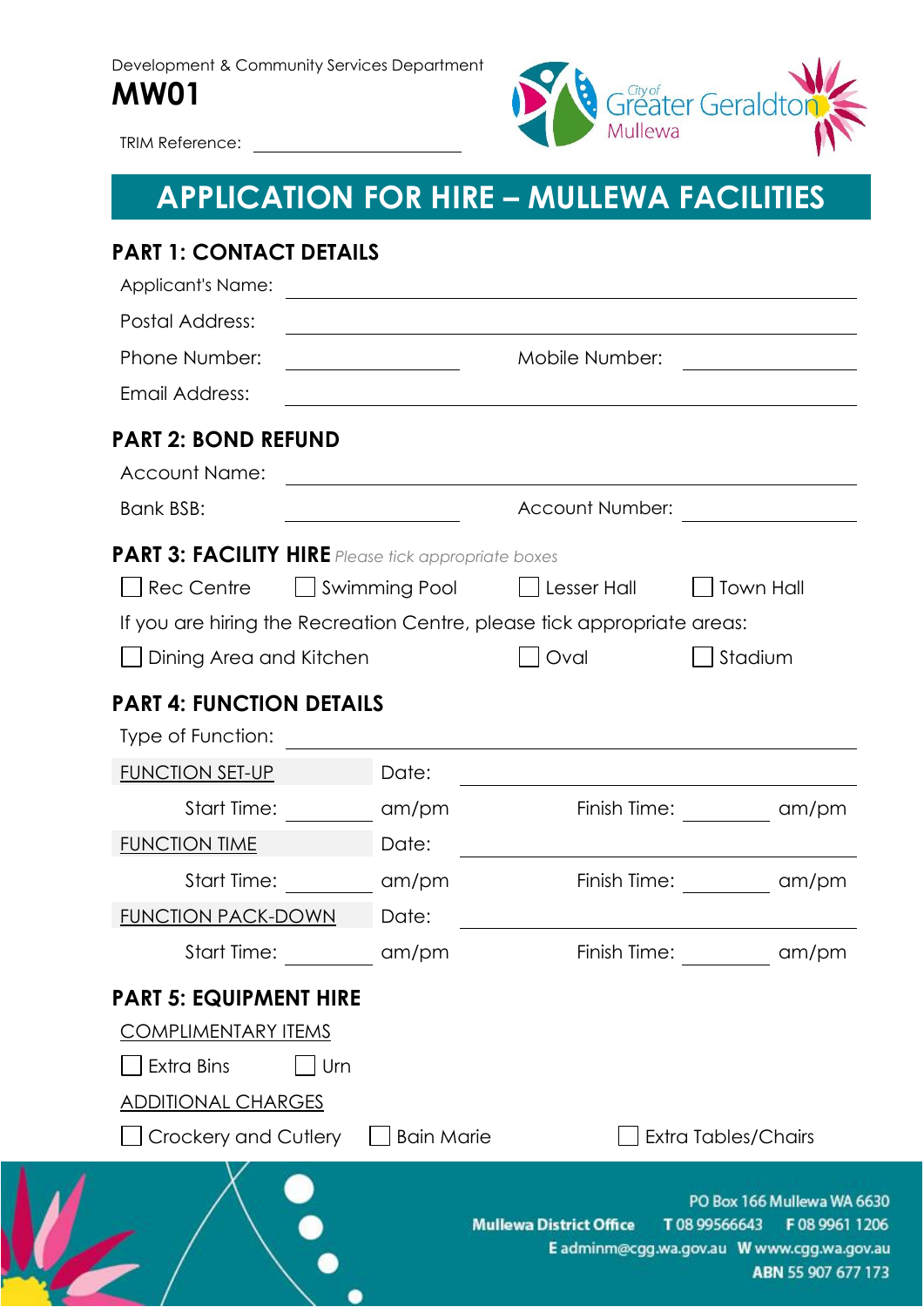### **PART 6: FEES AND CHARGES**

| 2019/2020                                            | <b>FEES</b>             | <b>BOND</b>                |  |
|------------------------------------------------------|-------------------------|----------------------------|--|
| <b>FACILTIIES</b>                                    |                         |                            |  |
| <b>Recreation Centre</b>                             |                         |                            |  |
| Stadium                                              | \$260.00                | <b>Bond 200%</b>           |  |
| Dining Room<br>п                                     | \$250.00                | or \$780.00                |  |
| Town Hall                                            | \$240.00                | if alcohol is being served |  |
| Lesser Hall                                          | 94.00<br>$\mathfrak{L}$ |                            |  |
| <b>EQUIPMENT</b>                                     |                         |                            |  |
| <b>Bain Marie</b>                                    | \$55.00                 |                            |  |
| Crockery & Cutlery                                   |                         |                            |  |
| 40 piece setting                                     | $\mathfrak{L}$<br>57.00 |                            |  |
| 70 piece setting<br>п                                | \$<br>87.00             |                            |  |
| 100 piece setting                                    | \$107.00                |                            |  |
| <b>Extra Table &amp; Chairs</b> (8 chairs per table) | 9.50<br>\$              |                            |  |

#### **PART 7: ALCOHOL** *Please tick appropriate boxes*

| Will Alcohol be consumed? | $\Box$ Yes $\Box$ No |  |
|---------------------------|----------------------|--|
|                           |                      |  |

Will Alcohol be sold?

| Yes | <b>No</b> |
|-----|-----------|
| Yes | <b>No</b> |

If alcohol is to be at the event, the hirer is required to liaise with the Officer-In-Charge at the Mullewa Police Station. If alcohol is to be for sale, or supplied, the hirer will also need to apply for a Casual Liquor Licence Permit from the Geraldton Courthouse.

A copy of the permit is to be provided to the Mullewa District Office, prior to the collection of the keys.

### **PART 8: TERMS AND CONDITIONS**

I/We will indemnify the City of Greater Geraldton against all actions, claims, costs and demands arising out of or in connection with the use of these premises.

The premises are to be left clean and free of all items and equipment of the hirer. Any items or equipment other than the City's property, left behind at the venue will be disposed of.

Functions using the premises beyond 11pm – unless otherwise notified, the Hirer is required to vacate the premises by 12 noon the following day.